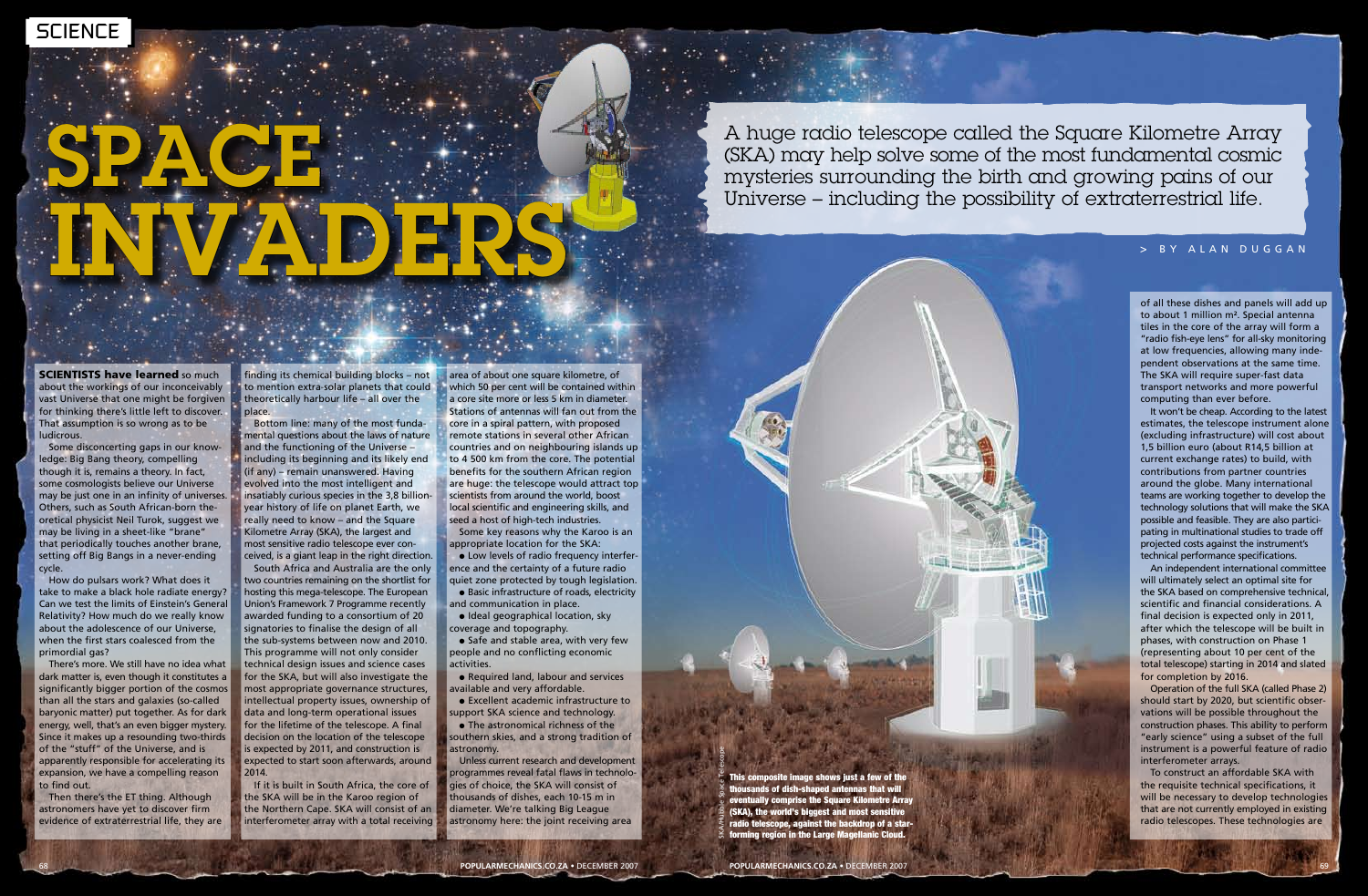### [ ] SCIENCE



being driven by various design studies and "demonstrator" projects around the world.

As an important first step, South Africa has launched an ambitious – and by all accounts, thoroughly successful – demon strator project known as meerKAT (KAT refers to Karoo Array Telescope). The underlying intention may be to show the astronomical community that this country is capable of building and operating a world-class facility, but it goes a lot further than that: irrespective of who gets the big prize, meerKAT is destined to become one of the world's premier mid-frequency radio astronomy facilities, and as such, will put South Africa right at the cutting edge of radio astronomy.

### About meerKAT

According to the project management, the telescope – funded by the Department of Science and Technology via the National Research Foundation – will be constructed in several phases to ensure the best value for money and sound technology choices. In fact, the government has taken a big leap of faith here, committing R860 million to the SKA effort, including the design and construction of meerKAT.

Winning the SKA bid would be a major step forward for the government's Astronomy Geographical Advantage Programme (AGAP). Other major astronomy players in the region include the Southern African Large Telescope (SALT) outside Sutherland and the HESS gamma

### The science of the SKA

Astronomers explore the universe by passively detecting electromagnetic radiation and cosmic rays emitted by celestial objects. Earth's atmosphere and ionosphere shield us from much of this radiation, so modern astronomy is conducted from large optical telescopes on mountain tops, or from orbiting satellite observatories.

Radio astronomers, on the other hand, concentrate on the relatively longwavelength (or low-frequency) radio waves that penetrate the atmosphere with little impediment or distortion. These radio signals have frequencies between about 30 Megahertz (below this frequency, the ionosphere distorts and attenuates the signals), and 10 Gigahertz, or equivalently, wavelengths from 10 metres down to 3 mm.

History has shown that for any scientific discipline to remain active and productive, the power of its instrumentation must grow exponentially with time. Without this growth, the discipline tends to stagnate, and new dis coveries become rare. Most of the currently used radio telescopes were built 10 to 30 years ago. For radio astronomy to progress, a new telescope with 100 times the collecting area of existing telescopes will be needed in about 10 years' time.

The Square Kilometre Array (SKA) was conceived as a new international project to meet the future needs of radio astronomers. One of the prime objectives of the SKA is to probe the so-called "Dark Ages", when the early Universe was in a gaseous form before the formation of stars and galaxies. At present, astronomers do not have the necessary tools to observe radiation from this period of the Universe, which extends from about 300 000 years until 1 billion years after the Big Bang.

 $\bullet$  The first prototyping phase, a single-dish system, has already been built at the Hartebeesthoek Radio Astronomy Observatory (HartRAO) in Gauteng.

• KAT-7, a seven-dish engineering test bed and science instrument near Carnarvon in the Northern Cape, will be commissioned from the end of 2009.

• The full array of 80 dishes should be operational and doing science from the end of 2012. A high-speed data transfer network will link the telescope site in the Karoo to a remote operations facility.

> Because electromagnetic radiation travels at a fixed speed of about 1,08 billion km/h, very distant objects are observed as they were in the distant past. Astronomers are therefore able to look back in time to observe the early stages of the evolution of the Universe.

For example, recent results from the WMAP Cosmic Microwave Background Radiation satellite observatory provide us with a view of the universe 300 000 years after the Big Bang, at the time when radiation and matter became separated. The Hubble Deep Field (HDF) image produced by the Hubble Space Telescope shows us what the early galaxies looked like some billion or more years later. We need to know how the "lumpy" galaxies seen in the HDF were born during the "Dark Ages" out of the "smooth" early Universe observed by WMAP.

Radiation reaching us from the "Dark Ages" has travelled a huge journey through space, and is in the form of radio signals emitted by the neutral hydrogen gas that dominated the Universe during this period. The signals are, however, extremely faint, and require a telescope with the planned sensitivity of the SKA to be detected. The SKA will map the time evolution of this cosmic web of primordial gas as it condenses to form the first objects in the Universe. It will also chart the development of these adolescent stars and galaxies,

which will provide us with information about our own origins. The atoms in our bodies, our planet and our star were formed by the nuclear reactions that powered these early stars.

The SKA will provide data for a whole range of astronomical investigations, complementing other planned instruments in the optical, infrared and millimetre wavebands. It will provide sharp radio images of all categories of astronomical objects, investigate the nature of the enigmatic gammaray burst sources, detect the gravitational waves predicted by Einstein's theory of General Relativity (by using radio pulsars as cosmic clocks), detect extra-solar planets, and may even detect signals transmitted by intelligent extraterrestrial civilisations (SETIs).

With a resolution of one-tenth the Earth-Sun separation at 300 lightyears' distance, the SKA should detect emission from the centimetre-sized "pebbles" thought to be the first step in assembling Earth-like planets. Observing the process of planet building will tell us how these other worlds are formed. Biomolecules tracing the existence of life may also be

● Source: SKA South Africa/meerKAT (www.ska.ac.za)

detected.



ray telescope in Namibia.

The Karoo region is ideal for radio astronomy, since it is remote and sparsely populated, with a very dry climate. There is minimal radio frequency interference from sources such as cellphones, broad casting and air traffic.

MeerKAT will explore celestial mysteries such as cosmic magnetism, the evolution of galaxies and the large-scale structure of the Universe, dark matter, and the nature of transient radio sources. It will also study pulsars, and allow scientists to carry out novel astrophysics and astrobiology experiments. South African engineers and astronomers are working closely with teams around the world on the advanced tech nology required to make meerKAT work, and on the science programmes at which this telescope is expected to excel.

Says project leader Anita Loots: "Looked at one way, it's an experiment in mission-driven innovation. The government is recognising the importance of the high-tech economy and is seeding new industries, playing a critical role in the 'knowledge economy' by backing an important tool for the advancement of physics. Part of that commitment is reflected in its backing of 52 post-graduate bursars who are destined to make important contributions of their own.

"In fact, the government took a unique approach

to the project. It said: 'We will allocate money to the project, but you have to build a worldclass facility – and you have to be ready to press the button by the end of 2009.' It was a scary proposition, but we knew we could do it.

"From the very beginning, we took a system engineering approach, and although it's early days, all indications are that it is working. A year ago, I stood up at a conference in Paris and told them we were going to build a dish within a time frame they considered impossible. They actually laughed at me in disbelief. Today, I think, they are less inclined to laugh – because we've done it."

The meerKAT digital signal processing team is working closely with UC Berkeley (two people based at that university), and the collaboration includes teams from several other coun -

**Popular and the member of the second in the second server and the experimental distribution in the second in the second in the second in the second in the second in the second in the second in the second in the second in** 

Above: A single-dish system, representing the first prototyping phase of the meerKAT project, has already been built at the Hartebeesthoek Radio Astronomy Observatory (HartRAO) in Gauteng. Left: If all goes according to plan, the core of the SKA will be built in a remote part of the Karoo. Right: Tile-shaped antennas will make up the central focal plane array, surrounded by dish-shaped antennas.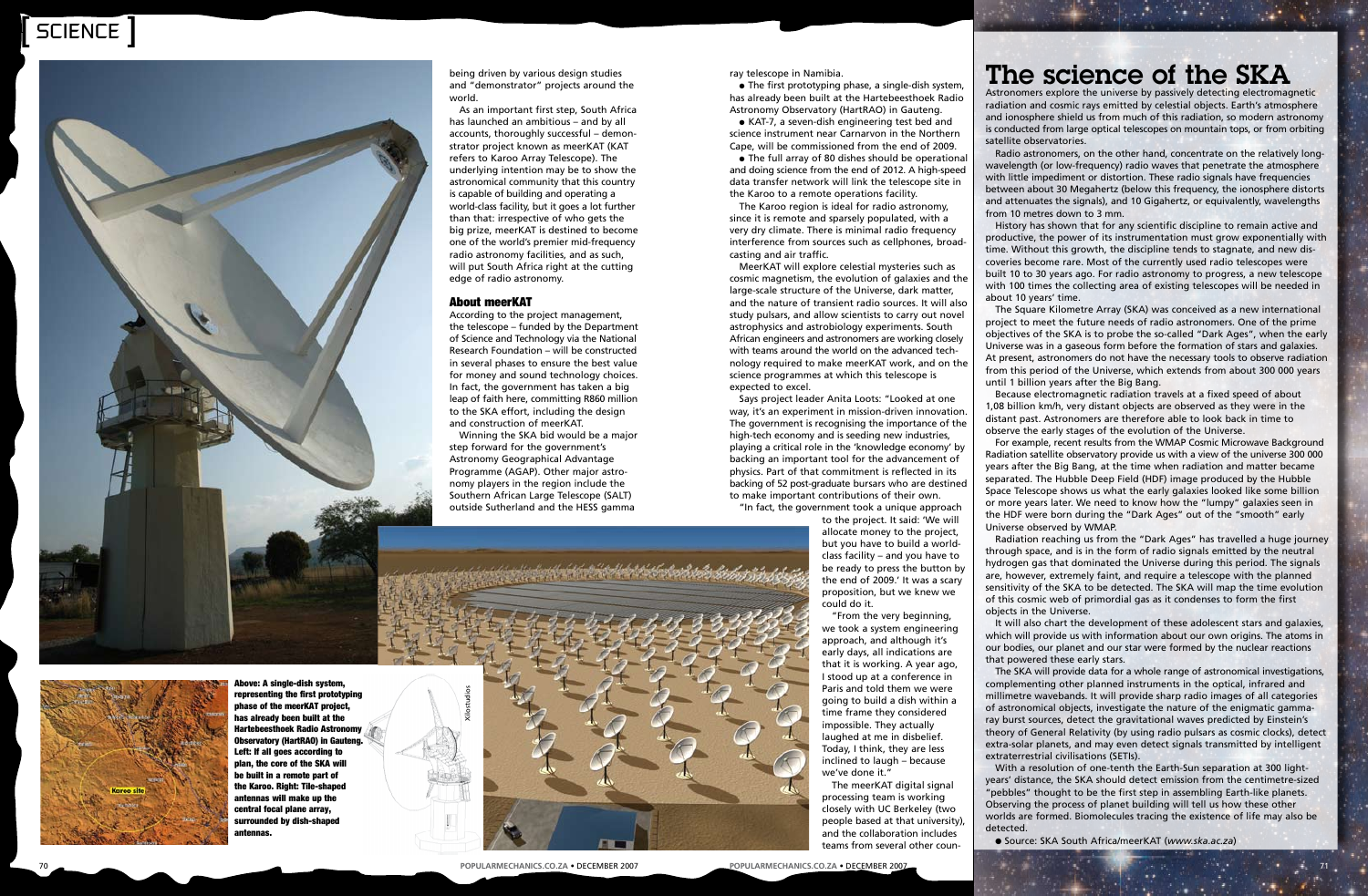## SCIENCE ]

tries around the globe. The meerKAT team also enjoys a close relationship with scientists at SETI's Allen Telescope Array (ATA) in the US, which has pioneered many technologies required by meerKAT. For the RF systems, they work with several international teams, most notably the Jodrell Bank Observatory in the UK, Caltech and Cornell in the US, Onsala Space Observatory and Chalmers University in Sweden, and ASTRON in the Netherlands.

Says Loots: "Funnily enough, we're even working with our rivals, the Australians, in a formal collaboration focusing on software and computing issues. But cryogenics is the issue that keeps us awake at night.

"The technological challenges of the SKA are bigger than any one nation can handle, but there's no doubt about the value of our contribution. For example, we're very strong in terms of correlator development and the antenna solution, and we're making excellent progress in software and computing."

Calibrating the full system dishes will pose a number of serious challenges, says Dr Alan Langman, sub-system manager

for the digital signal processing team of the Karoo Array Telescope. "There are several levels of calibration. For example, you have to allow for significant differences in temperature during the course of the day, wind and other weather phenomena, and even the effect of gravity, which distorts the dish as it moves. Because the tolerances are so tiny, any of these factors could compromise the signal."

And it doesn't end there, says Langman. "You have to filter out a lot of 'noise' from satellites and other stuff to get to your astronomical object. This is where the correlator comes in, improving the noise signal quite dramatically. In essence, it's a very serious computer, albeit an unusual one that uses Field Programmable Gate Array (FPGA) processors to correlate data from the dishes according to frequency, averaging the results.

"We're talking about a lot of data here: each dish transmits 2 gigabytes of data a second, which means meerKAT's full array of 80 dishes will be producing 160 GB of data each second. That requires rather a lot of number crunching. Our system will be scalable and upgradable, which makes it very effective.



A graph showing man-made radio frequency interference from 80 to 2 000 MHz in a big city (top), a small city (middle) and on an SKA site (bottom).

"Ours is essentially next-generation technology, and solving these challenges should ultimately have a myriad potential applications outside the sphere of radio astronomy. For example, better

# AD